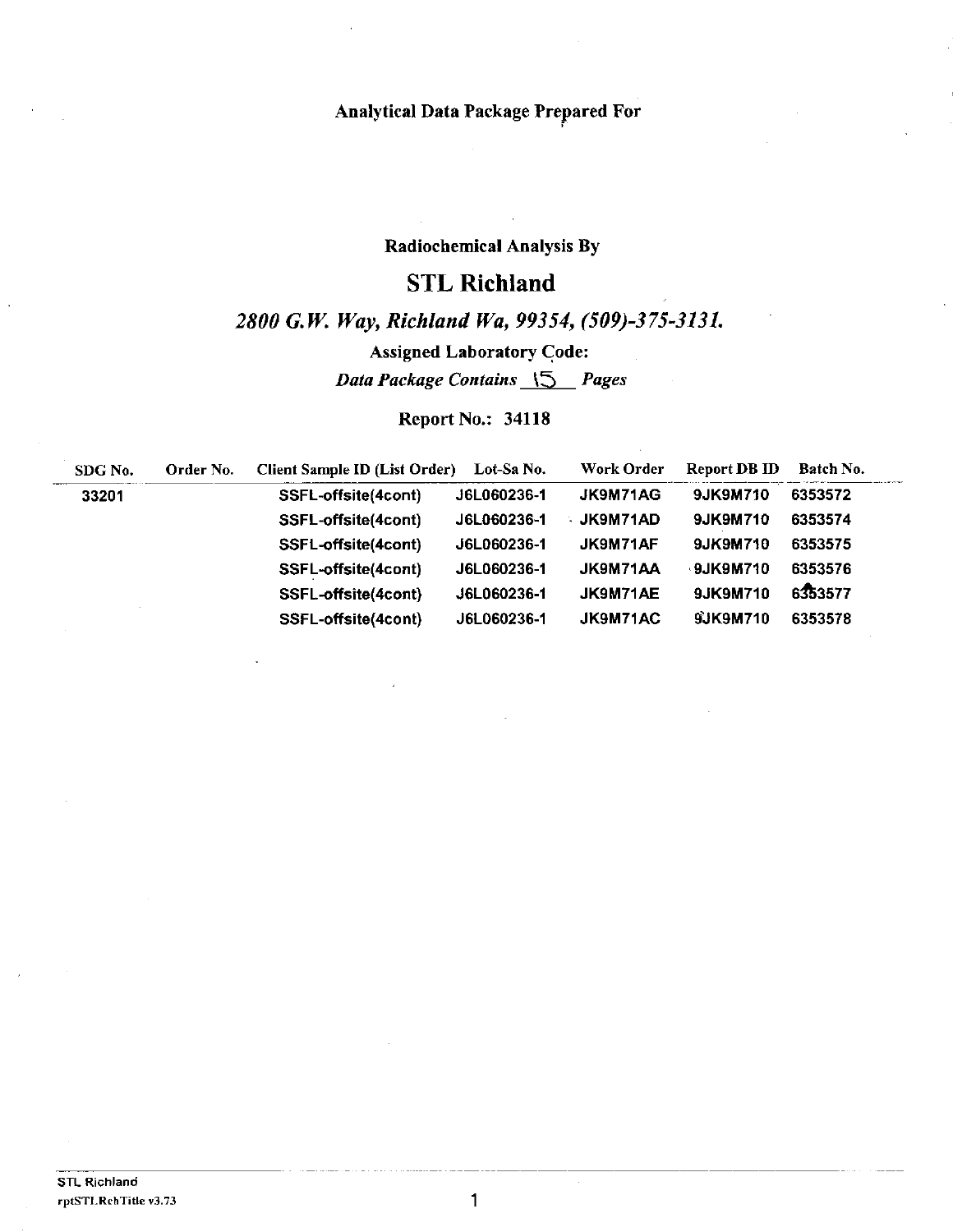# **Certificate of Analysis**

January 3, 2007

EnviroReporter.Com

Santa Monica, CA 904

Attention: Michael Collins



**STL Richland 2800 George Washington Way**  Richland, WA 99354

Tel, 509 375 3131 Fax, 509 375 5590 **www.stl-inc.com** 

Date Received Sample Number/Matrix SDG Number Project Name

 $\ddot{z}$  $\ddot{\cdot}$ ÷ December 5, 2006. One (1) Aqueous 33201 SSFL - Offsite Simi Valley, CA

## **CASE NARRATIVE**

#### **I. Introduction**

On December 5, 2006, one aqueous sample was received at the STL Richland (STLR) laboratory for radiochemical analysis. Upon receipt, the sample was assigned an STLR identification number as described on the cover page of the Analytical Data Package. The sample was assigned to Lot Number J6L060236.

#### **II. Sample Receipt**

The sample was received in good condition and no anomalies were noted during check-in.

#### **III. Analytical Results/Methodology**

The analytical results for this report are presented by laboratory sample ID. Each set of data includes sample identification information; analytical results and the appropriate associated statistical **uncertainties.** 

The analyses requested were:

**Gas Proportional Detectors**  Gross Alpha by method STL RICH-RC-5014 (EPA 900) Gross Beta by method STL RICH-RC-5014 (EPA 900) Strontium-90 by method STL RICH-RC-5006 (EPA 905.0)

**Gamma Spectroscopy**  Gamma Spec by method RJCH-RC-5017

**Liqnid Scintillation**  Tritium by method RJCH-RC-5007'(EPA 906.0)

**Alpha Spectroscopy**  Plutonium -238, 239/240 by method RJCH-RC-5010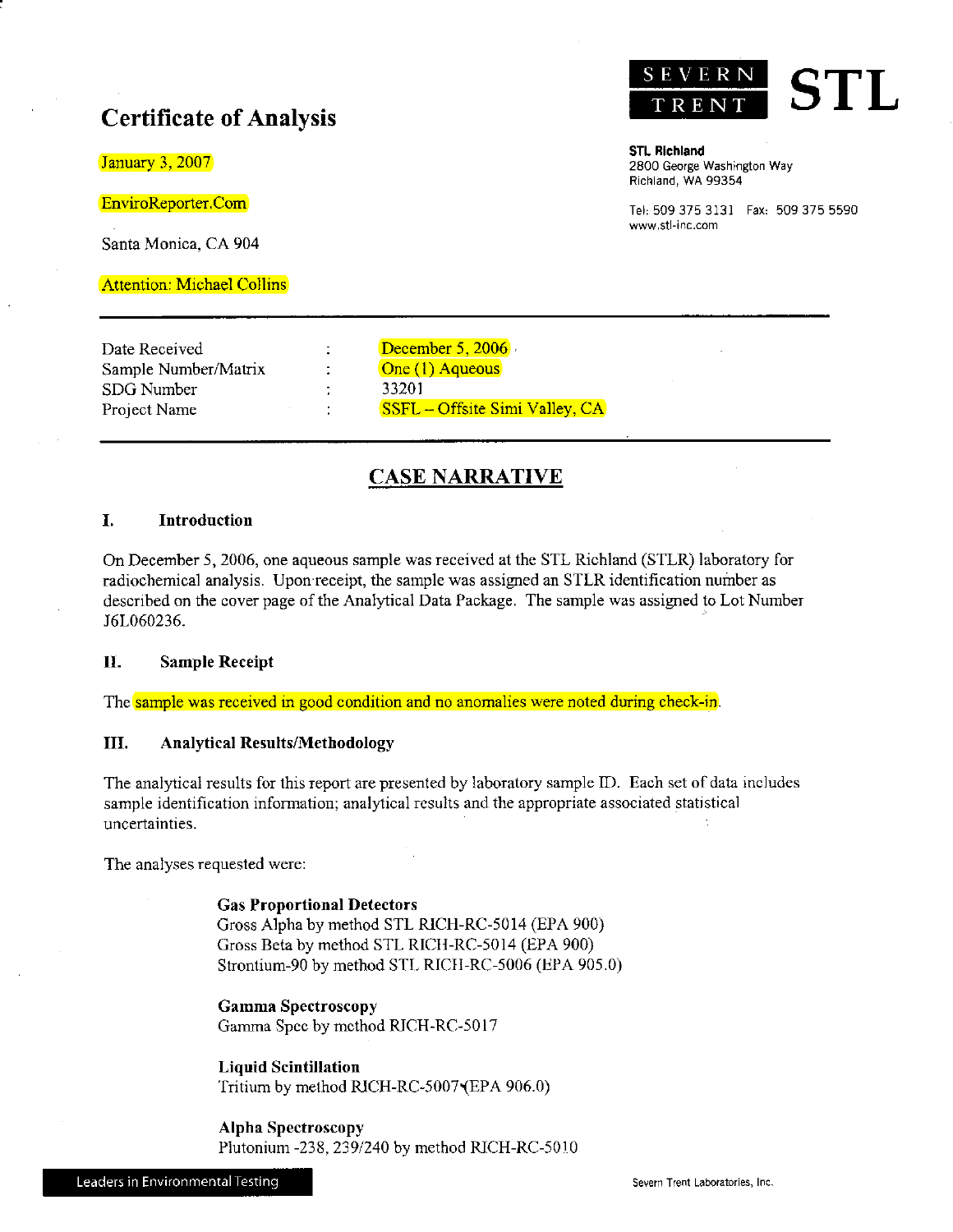#### **IV. Quality Control**

The analytical result for each analysis performed includes a minimum of one laboratory control sample (LCS), and one reagent blank sample analysis. Any exceptions have been noted in the "Comments" section.

#### **V. Comments**

#### Gross Alpha Analysis:

The sample and duplicate aliquots were reduced due to high dissolved solids in the samples. As a result the CRDL was not met. Except as noted, the LCS, batch blank, sample and sample duplicate results are within acceptance limits.

#### Gross Beta Analysis:

The sample and duplicate aliquots were reduced due to high dissolved solids in the samples. As a result the CRDL was not met. Except as noted, the LCS, batch blank, sample and sample duplicate results are within acceptance limits.

#### Gamma Analysis:

There was insufficient sample for a full QC pour up. The sample was recounted on a different detector for a duplicate. Data is accepted. Except as noted, the LCS, batch blank, sample and sample duplicate results are within acceptance limits.

#### Strontium-90 Analysis:

There was insufficient sample for a duplicate analysis. Except as noted, the LCS, batch blank and sample results are within acceptance limits.

#### Plutonium-238. 239/240 Analysis:

There was insufficient sample for a duplicate analysis. Except as noted, the LCS, batch blank and sample results are within acceptance limits.

#### Tritium Analysis:

The LCS, batch blank, sample and sample duplicate results are within acceptance limits.

I certify that this Certificate of Analysis is in compliance with the SOW, both technically and for completeness, for other than the conditions detailed above. The Laboratory Manager or a designee, as verified by the following signature has authorized release of the data contained in this hard copy data package.

 $\mathbb{B}$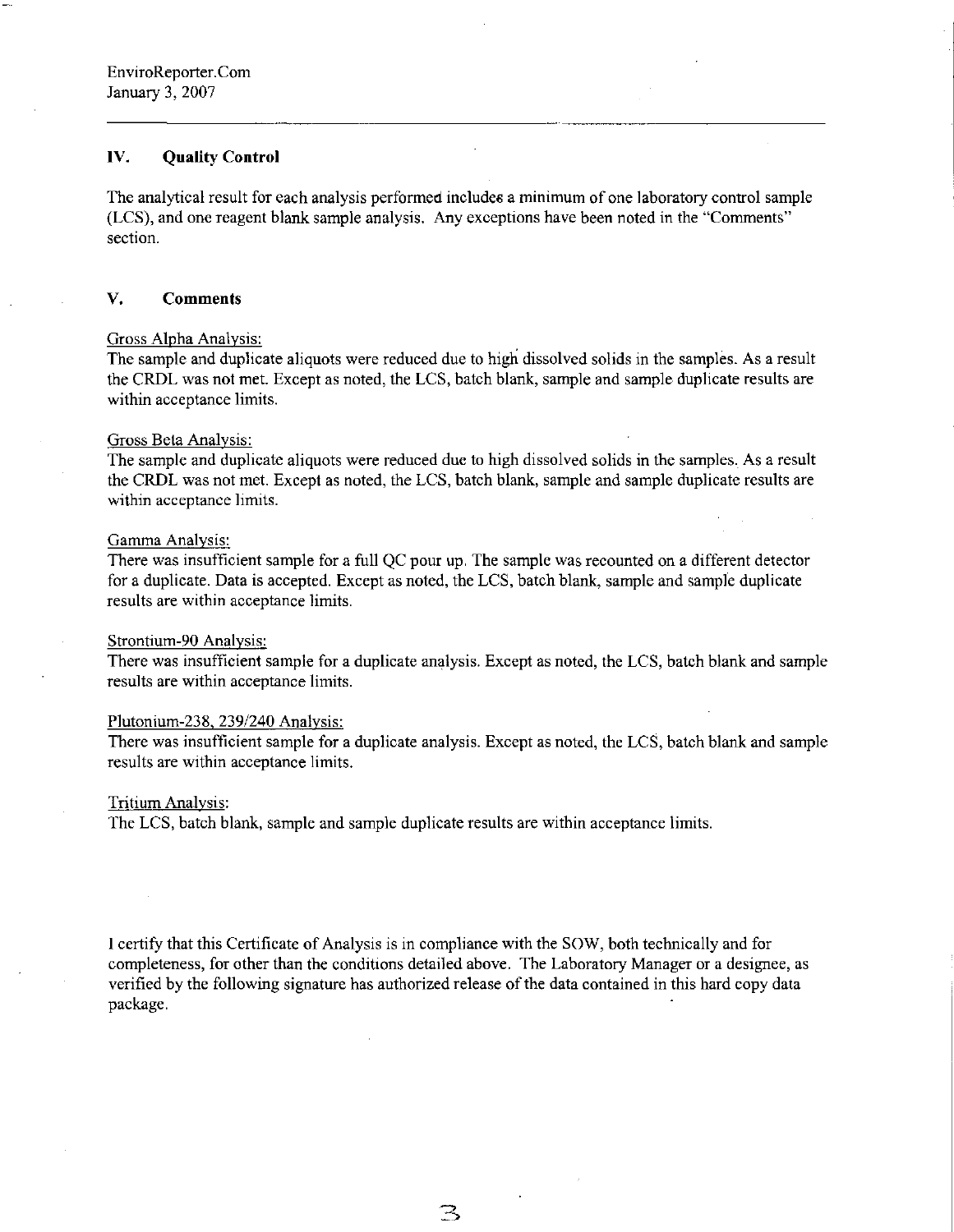EnviroReporter.Com January 3, 2007

Reviewed and approved:

Chand a re Sherryl A. Adam  $\mathcal{P}^{\mathcal{X}}$  Project Manager

 $\ddot{\phantom{a}}$ 

 $\cup$ 

 $\hat{\mathcal{A}}$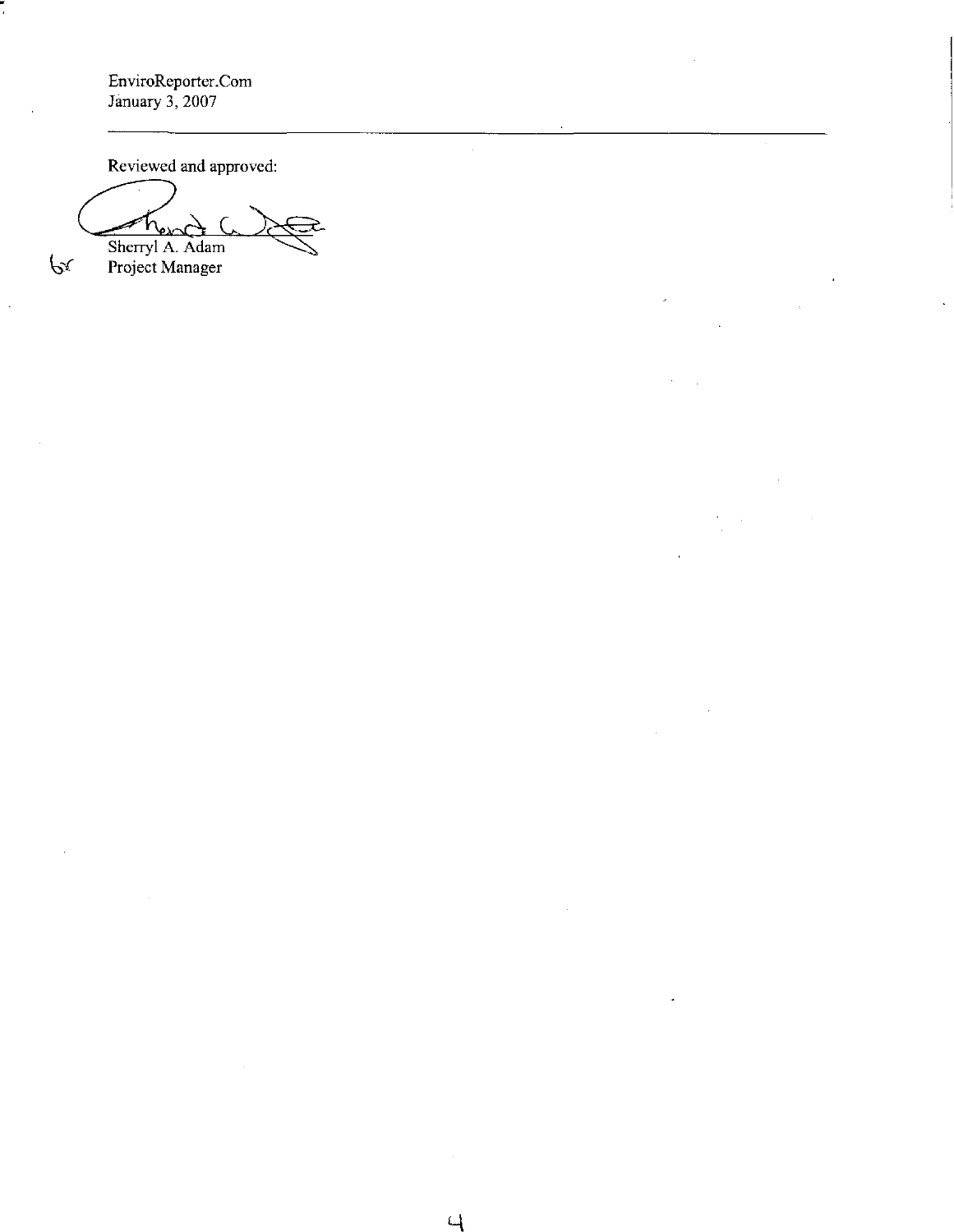|                                                                                                         |                     | DRINKING WATER ASTM METHOD CROSS REFERENCES |
|---------------------------------------------------------------------------------------------------------|---------------------|---------------------------------------------|
| Referenced Method                                                                                       | Isotope(s)          | <b>STL Richland's SOP number</b>            |
| EPA 901.1                                                                                               | Cs-134, I-131       | <b>RICH-RC-5017</b>                         |
| EPA 900.0                                                                                               | Alpha & Beta        | RICH-RC-5014                                |
| EPA 903.1                                                                                               | Ra-226              | RICH-RC-5005                                |
| EPA 904.0                                                                                               | Ra-228              | <b>RICH-RC-5005</b>                         |
| EPA 905.0                                                                                               | Sr89/90             | <b>RICH-RC-5006</b>                         |
| <b>ASTM D2460</b>                                                                                       | <b>Total Radium</b> | RICH-RC-5027                                |
| Standard Method 7500-U-C & ASTM D5174                                                                   | Uranium             | <b>RICH-RC-5058</b>                         |
| EPA 906.0                                                                                               | Tritium             | RICH-RC-5007                                |
|                                                                                                         |                     |                                             |
| NOTE:<br>The Gross Alpha LCS is prepared with Am-241 (unless otherwise specified in the case narrative) |                     |                                             |
| The Gross Beta LCS is prepared with Sr/Y-90 (unless otherwise specified in the case narrative)          |                     |                                             |

## **Drinking Water Method Cross References**

## **Uncertainty Estimation**

STL Richland has adopted the internationally accepted approach to estimating uncertainties described in "NIST Technical Note 1297, 1994 Edition". The approach, "Law of Propagation of Errors", **involves the identification of all variables in an analytical method which are used to derive a result. These**  variables are related to the analytical result (R) by some functional relationship,  $R = \text{constants} * f(x,y,z,...)$ . **The components (x,y,z) are evaluated to determine their contribution to the overall method uncertainty.**  The individual component uncertainties  $(u_i)$  are then combined using a statistical model that provides the **most probable overall uncertainty value. All component uncertainties are categorized as type A, evaluated**  by statistical methods, or type B, evaluated by other means. Uncertainties not included in the components, such as sample homogeneity, are combined with the component uncertainty as the square root of the sum**of-the-squares of the individual uncertainties. The uncertainty associated with the derived result is the**  combined uncertainty  $(u_c)$  multiplied by the coverage factor (1,2, or 3).

When three or more sample replicates are used to derive the analytical result, the type A uncertainty is the standard deviation of the mean value  $(S/vn)$ , where S is the standard deviation of the derived results. The type B uncertainties are all other random or non-random components that are not **included in the standard deviation.** 

The derivation of the general "Law of Propagation of Errors" equations and specific example are **available on request.**  .~~~~~~~~~~~~~~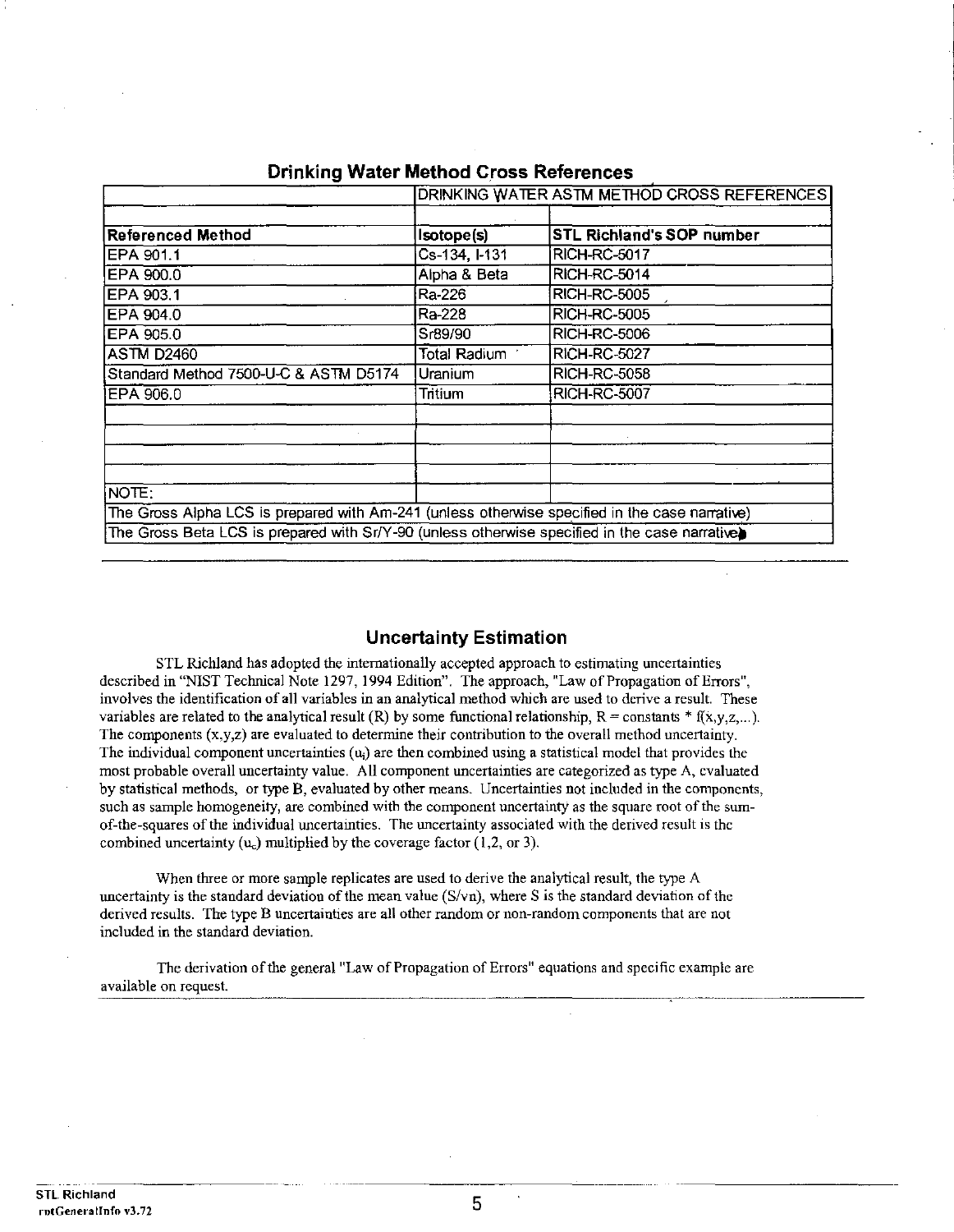|                                                     | <b>Report Definitions</b>                                                                                                                                                                                                                                                                                                                                                                                                                                 |
|-----------------------------------------------------|-----------------------------------------------------------------------------------------------------------------------------------------------------------------------------------------------------------------------------------------------------------------------------------------------------------------------------------------------------------------------------------------------------------------------------------------------------------|
| <b>Action Lev</b>                                   | An agreed upon activity level used to trigger some action when the final result is greater than or equal to the Action<br>Level. Often the Action Level is related to the Decision Limit.                                                                                                                                                                                                                                                                 |
| Batch                                               | The QC preparation batch number that relates laboratory samples to QC samples that were prepared and analyzed<br>together.                                                                                                                                                                                                                                                                                                                                |
| Bias                                                | Defined by the equation (Result/Expected)-1 as defined by ANSI N13.30.                                                                                                                                                                                                                                                                                                                                                                                    |
| COC No                                              | Chain of Custody Number assigned by the Client or STL Richland.                                                                                                                                                                                                                                                                                                                                                                                           |
| Count Error (#s)                                    | Poisson counting statistics of the gross sample count and background. The uncertainty is absolute and in the same<br>units as the result. For Liquid Scintillation Counting (LSC) the batch blank count is the background.                                                                                                                                                                                                                                |
| Total Uncert (#s)<br>$u_c$ Combined<br>Uncertainty. | All known uncertainties associated with the preparation and analysis of the sample are propagated to give a measure<br>of the uncertainty associated with the result, $u_c$ the combined uncertainty. The uncertainty is absolute and in the<br>same units as the result.                                                                                                                                                                                 |
| (#s), Coverage<br>Factor                            | The coverage factor defines the width of the confidence interval, 1, 2 or 3 standard deviations.                                                                                                                                                                                                                                                                                                                                                          |
| CRDL (RL)                                           | Contractual Required Detection Limit as defined in the Client's Statement Of Work or STL Richland "default"<br>nominal detection limit. Often referred to the reporting level (RL)                                                                                                                                                                                                                                                                        |
| Lc                                                  | Decision Level based on instrument background or blank, adjusted by the Efficiency, Chemical Yield, and Volume<br>associated with the sample. The Type I error probability is approximately 5%. Lc= $(1.645*)$<br>Sqrt(2*(BkgrndCnt/BkgrndCntMin)/SCntMin)) * (ConvFet/(Eff*Yld*Abn*Vol) * IngrFct). For LSC methods the<br>batch blank is used as a measure of the background variability. Le cannot be calculated when the background count<br>is zero. |
| Lot-Sample No                                       | The number assigned by the LIMS software to track samples received on the same day for a given client. The<br>sample number is a sequential number assigned to each sample in the Lot.                                                                                                                                                                                                                                                                    |
| <b>MDC</b>  MDA                                     | Detection Level based on instrument background or blank, adjusted by the Efficiency, Chemical Yield, and Volume<br>with a Type I and II error probability of approximately 5%. MDC = $(4.65 *$<br>Sqrt((BkgrndCnt/BkgrndCntMin)/SCntMin) + 2.71/SCntMin) * (ConvFct/(Eff * Yld * Abn * Vol) * IngrFct). For<br>LSC methods the batch blank is used as a measure of the background variability.                                                            |
| <b>Primary Detector</b>                             | The instrument identifier associated with the analysis of the sample aliquot.                                                                                                                                                                                                                                                                                                                                                                             |
| <b>Ratio U-234/U-238</b>                            | The U-234 result divided by the U-238 result. The U-234/U-238 ratio for natural uranium in NIST SRM 4321C is<br>1.038.                                                                                                                                                                                                                                                                                                                                    |
| Rst/MDC                                             | Ratio of the Result to the MDC. A value greater than 1 may indicate activity above background at a high level of<br>confidence. Caution should be used when applying this factor and it should be used in concert with the qualifiers<br>associated with the result.                                                                                                                                                                                      |
| Rst/TotUcert                                        | Ratio of the Result to the Total Uncertainty. If the uncertainty has a coverage factor of 2 a value greater than 1 may<br>indicate activity above background at approximately the 95% level of confidence assuming a two-sided confidence<br>interval. Caution should be used when applying this factor and it should be used in concert with the qualifiers<br>associated with the result.                                                               |
| Report DB No                                        | Sample Identifier used by the report system. The number is based upon the first five digits of the Work Order<br>Number.                                                                                                                                                                                                                                                                                                                                  |
| <b>RER</b>                                          | The equation Replicate Error Ratio = $(S-D)/[sqrt(TPUs^2 + TPUd^2)]$ as defined by ICPT BOA where S is the original<br>sample result, D is the result of the duplicate, TPUs is the total uncertainty of the original sample and TPUd is the<br>total uncertainty of the duplicate sample.                                                                                                                                                                |
| <b>SDG</b>                                          | Sample Delivery Group Number assigned by the Client or assigned by STL Richland upon sample receipt.                                                                                                                                                                                                                                                                                                                                                      |
| Sum Rpt Alpha<br>Spec Rst(s)                        | The sum of the reported alpha spec results for tests derived from the same sample excluding duplicate result where<br>the results are in the same units.                                                                                                                                                                                                                                                                                                  |
| Work Order                                          | The LIMS software assign test specific identifier.                                                                                                                                                                                                                                                                                                                                                                                                        |
| Yield                                               | The recovery of the tracer added to the sample such as Pu-242 used to trace a Pu-239/40 method.                                                                                                                                                                                                                                                                                                                                                           |

!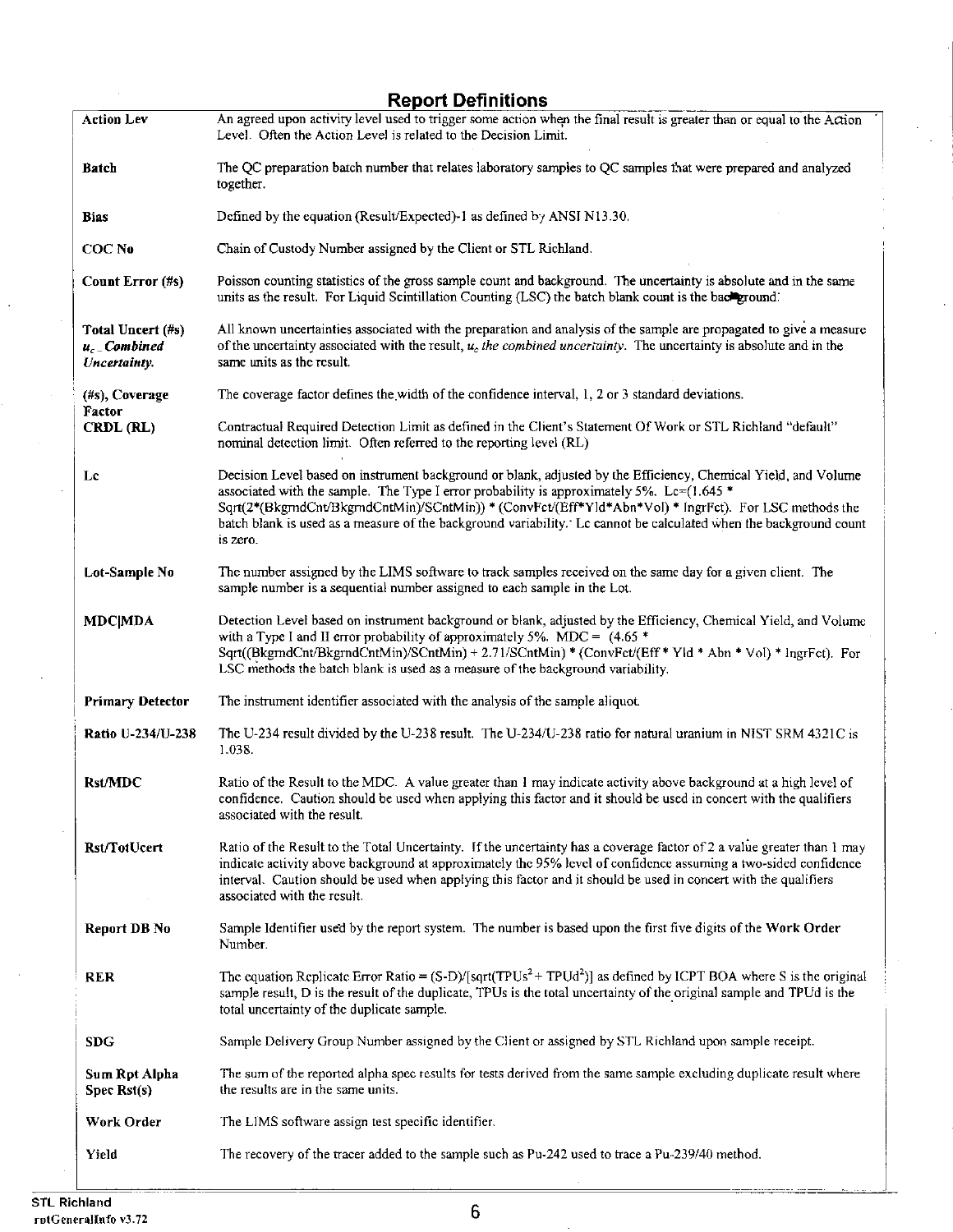•

# **Sample Results Summary <b>Date:** 03-Jan-07

## **STL Richland**

Ordered by Method, Batch No., Client Sample ID.

**Report No. : 34118 SDG No: 33201** 

| <b>Client Id</b><br><b>Work Order</b><br>Batch                  | Parameter |              | Result +- Uncertainty (2s) | Qual | <b>Units</b> | Yield | MDC or<br><b>MDA</b> | <b>CRDL</b>       | RER <sub>2</sub> |
|-----------------------------------------------------------------|-----------|--------------|----------------------------|------|--------------|-------|----------------------|-------------------|------------------|
| 6353578 RICHRC5006<br>SSFL-offsite(4cont)<br>JK9M71AC STRONTIUM |           |              | $2.30E-01$ + 4.54E-01      | U    | pCi/L        | 69%   | 1.01E+00 5.00E+00    |                   |                  |
| 6353572 RICHRC5010                                              |           |              |                            |      |              |       |                      |                   |                  |
| SSFL-offsite(4cont)<br>JK9M71AG PU-238                          |           |              | $-4.24E-03$ + 2.25E-02     | U    | pCi/L        | 32%   | 7.13E-02 1.00E-01    |                   |                  |
| PU239/40                                                        |           |              | $4.24E-03$ + 1.90E-02      | U    | pCi/L        | 32%   | 5.09E-02 1.00E-01    |                   |                  |
| 6353577 RICHRC5017<br>SSFL-offsite(4cont)<br>JK9M71AE K-40      |           |              | $-5.64E+00$ + 9.75E+01     | U    | pCi/L        |       | 2.14E+02 4.00E+02    |                   |                  |
| SSFL-offsite(4cont) DUP<br>JK9M71AM K-40                        |           |              | $-6.20E+01$ + 9.01E+01     | U    | pCi/L        |       | 1.94E+02 4.00E+02    |                   |                  |
| 6353575 RICHRC5014                                              |           |              |                            |      |              |       |                      |                   |                  |
| SSFL-offsite(4cont)<br>JK9M71AF ALPHA                           |           |              | $1.47E+00$ +- 2.34E+00     | U    | pCi/L        | 100%  | 4.80E+00 3.00E+00    |                   |                  |
| SSFL-offsite(4cont) DUP<br>JK9M71AK ALPHA                       |           |              | 6.88E-01 $+$ 2.38E+00      | U    | pCi/L        | 100%  |                      | 6.01E+00 3.00E+00 | 0.5              |
| 6353576 RICHRC5014                                              |           |              |                            |      |              |       |                      |                   |                  |
| SSFL-offsite(4cont)<br>JK9M71AA BETA                            |           |              | $6.99E+00 + 3.11E+00$      |      | pCi/L        | 100%  | 5.48E+00 4.00E+00    |                   |                  |
| SSFL-offsite(4cont) DUP<br>JK9M71AL BETA                        |           |              | 4.72E+00 + - 2.86E+00      | U    | pCi/L        | 100%  |                      | 5.43E+00 4.00E+00 |                  |
| 6353574 RICHRC5007                                              |           |              |                            |      |              |       |                      |                   |                  |
| SSFL-offsite(4cont)<br>JK9M71AD H-3                             |           |              | $-1.09E+02$ + 1.47E+02     | U    | pCi/L        | 100%  |                      | 3.27E+02 5.00E+02 |                  |
| SSFL-offsite(4cont) DUP<br>JK9M71AJ<br><b>H-3</b>               |           | $3.46E + 01$ | $+ 1.53E + 02$             | U    | pCi/L        | 100%  |                      | 3.26E+02 5.00E+02 | 1.4              |
| No. of Results:<br>11                                           |           |              |                            |      |              |       |                      |                   |                  |

**rptSTLRchSaSum**  mary2 VS.1 A2002

**STL Richland RER2 - Replicate Error Ratio = (S-D)/!sqrt(sq(TPUs)+sq(f PUd))] as defined by ICPT BOA.**  U Qual - Analyzed for but not detected above limiting criteria. Limit criteria is less than the Mdc/Mda or Total Uncert or not identified by **gamma scan software.** 

 $\hat{\mathbf{v}}$ 

7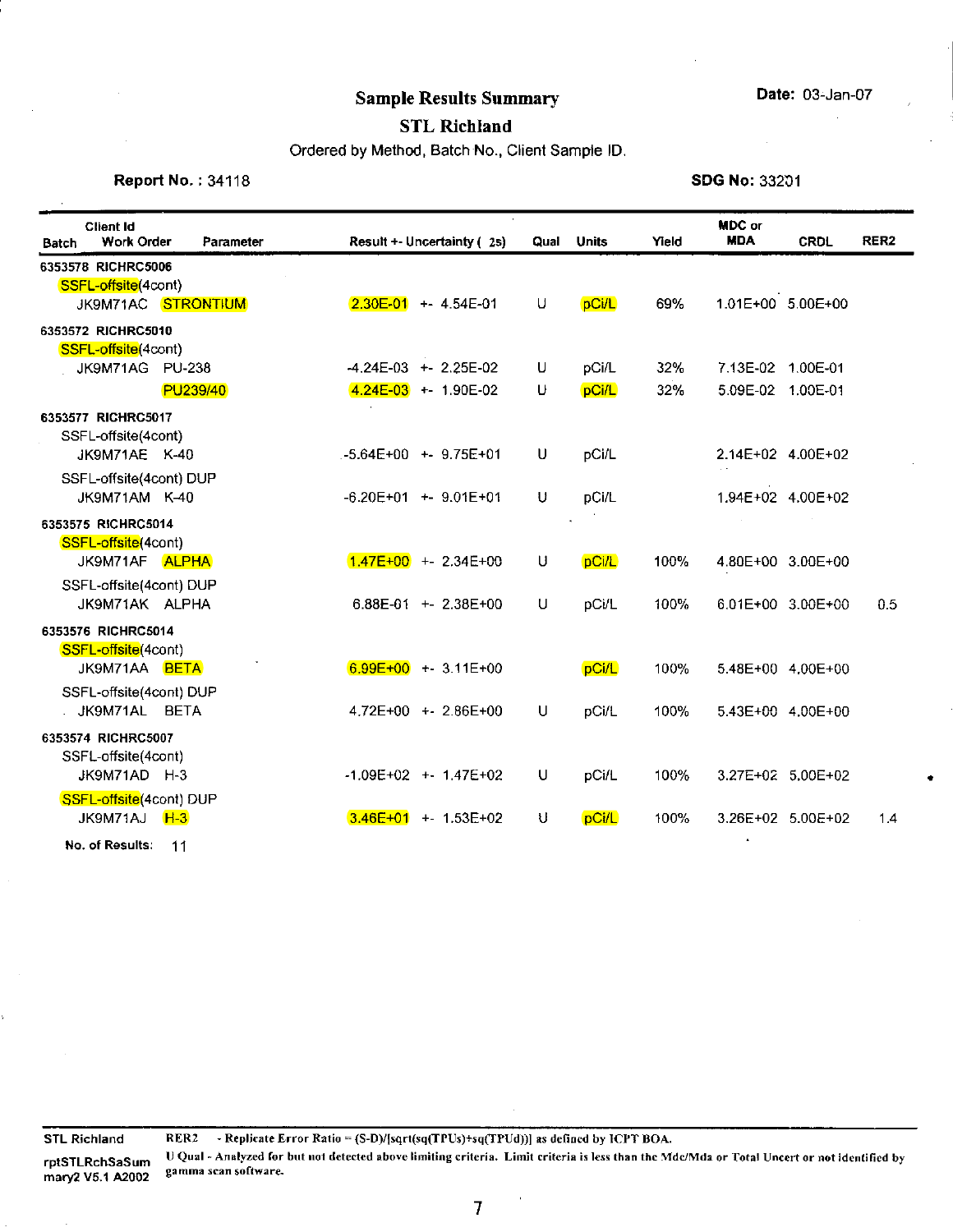# QC Results Summary Date: 03-Jan-07

## STL Richland

Ordered by Method, Batch No, QC Type,.

**Report No. : 34118** SDG No.: 33201

| <b>Batch</b><br>Work Order            | Parameter        | Result +- Uncertainty (2s) | Qual | Units   | Yield | <b>Recovery</b> | <b>Bias</b> | <b>MDC MDA</b> |
|---------------------------------------|------------------|----------------------------|------|---------|-------|-----------------|-------------|----------------|
| <b>RICHRC5006</b>                     |                  |                            |      |         |       |                 |             |                |
| 6353578 BLANK QC                      |                  |                            |      |         |       |                 |             |                |
| JLTDW1AA                              | <b>STRONTIUM</b> | $3.70E-01 + 4.23E-01$      | U    | pCi/L   | 89%   |                 |             | 8.75E-01       |
| 6353578 LCS                           | STRONTIUM        | 1.32E+01 + - 3.69E+00      |      | pCi/L   | 91%   | 97%             | $0.0$ .     | 8.98E-01       |
| JLTDW1AC                              |                  |                            |      |         |       |                 |             |                |
| RICHRC5010<br>6353572 BLANK QC        |                  |                            |      |         |       |                 |             |                |
| JLTDE1AA                              | <b>PU-238</b>    | 2.90E-03 + 1.30E-02        | U    | pCi/L   | 45%   |                 |             | 3.48E-02       |
|                                       | PU239/40         | $5.79E-03 + 1.83E-02$      | U    | pCi/L   | 45%   |                 |             | 4.26E-02       |
| 6353572 LCS                           |                  |                            |      |         |       |                 |             |                |
| JLTDE1AC                              | PU239/40         | $5.06E-01 + 1.24E-01$      | J    | pCi/L   | 56%   | 110%.           | 0.1         | 3.96E-02       |
| RICHRC5017<br>6353577 BLANK QC        |                  |                            |      |         |       |                 |             |                |
| JLTDV1AA                              | K-40             | $-5.98E+00 + 9.28E+01$     | U    | . pCi/L |       |                 |             | $2.07E + 02$   |
| 6353577 LCS                           |                  |                            |      |         |       |                 |             |                |
| JLTDV1AC                              | CS-137           | $1.37E+02 + 2.26E+01$      |      | pCi/L   |       | 111%            | 0.1         | 8.19E+00       |
| RICHRC5014<br>6353575 BLANK QC        |                  |                            |      |         |       |                 |             |                |
| JLTDP1AA                              | <b>ALPHA</b>     | $3.84E-02 + 3.77E-01$      | U    | pCi/L   | 100%  |                 |             | 1.12E+00       |
| 6353575 LCS                           |                  |                            |      |         |       |                 |             |                |
| JLTDP1AC                              | <b>ALPHA</b>     | 3.94E+01 + 8.80E+00        |      | pCi/L   | 100%  | 98%             | 0.0         | 1.10E+00       |
| RICHRC5014                            |                  |                            |      |         |       |                 |             |                |
| 6353576 BLANK QC                      |                  |                            |      |         |       |                 |             |                |
| JLTDR1AA                              | BETA             | $1.31E+00 + 1.21E+00$      | U    | pCi/L   | 100%  |                 |             | $2.44E + 00$   |
| 6353576 LCS<br>JLTDR1AC               | BETA             | 3.79E+01 + 5.70E+00        |      | pCi/L   | 100%  | 93%             | $-0.1$      | 2.55E+00       |
|                                       |                  |                            |      |         |       |                 |             |                |
| <b>RICHRC5007</b><br>6353574 BLANK QC |                  |                            |      |         |       |                 |             |                |
| JLTDK1AA                              | $H-3$            | $-5.61E+01$ + - 1.50E+02   | U    | pCi/L   | 100%  |                 |             | $3.28E + 02$   |
| <b>JLTDK1AD</b>                       | $H-3$            | $-2.84E+01$ + -1.52E+02    | U    | pCi/L   | 100%  |                 |             | 3.34E+02       |
| 6353574 LCS                           |                  |                            |      |         |       |                 |             |                |
| JLTDK1AE                              | $H-3$            | $2.45E+03$ + $2.56E+02$    |      | pCi/L   | 100%  | 90%             | $-0.1$      | $3.34E + 02$   |
| JLTDK1AC                              | $H-3$            | $2.57E+03 + 2.60E+02$      |      | pCi/L   | 100%  | 94%             | $-0.1$      | 3.28E+02       |
| No. of Results:                       | 15               |                            |      |         |       |                 |             |                |

STL Richland Bias - (Result/Expected)-1 as defined by ANSI N13.30.

rptSTLRchQcSum J Qual - No U|< qualifier has been assigned and the result is below the Reporting Limit, RL (CRDL) or Report Value is Estimated. TPG LINCING COUL- Analyzed for but not detected above limiting criteria. Limit criteria is less than the Mdc/Mda or Total Uncert or not identified by<br>mary V5.1 A2002 gamma scan software.

 $\ddot{\phantom{0}}$ 

8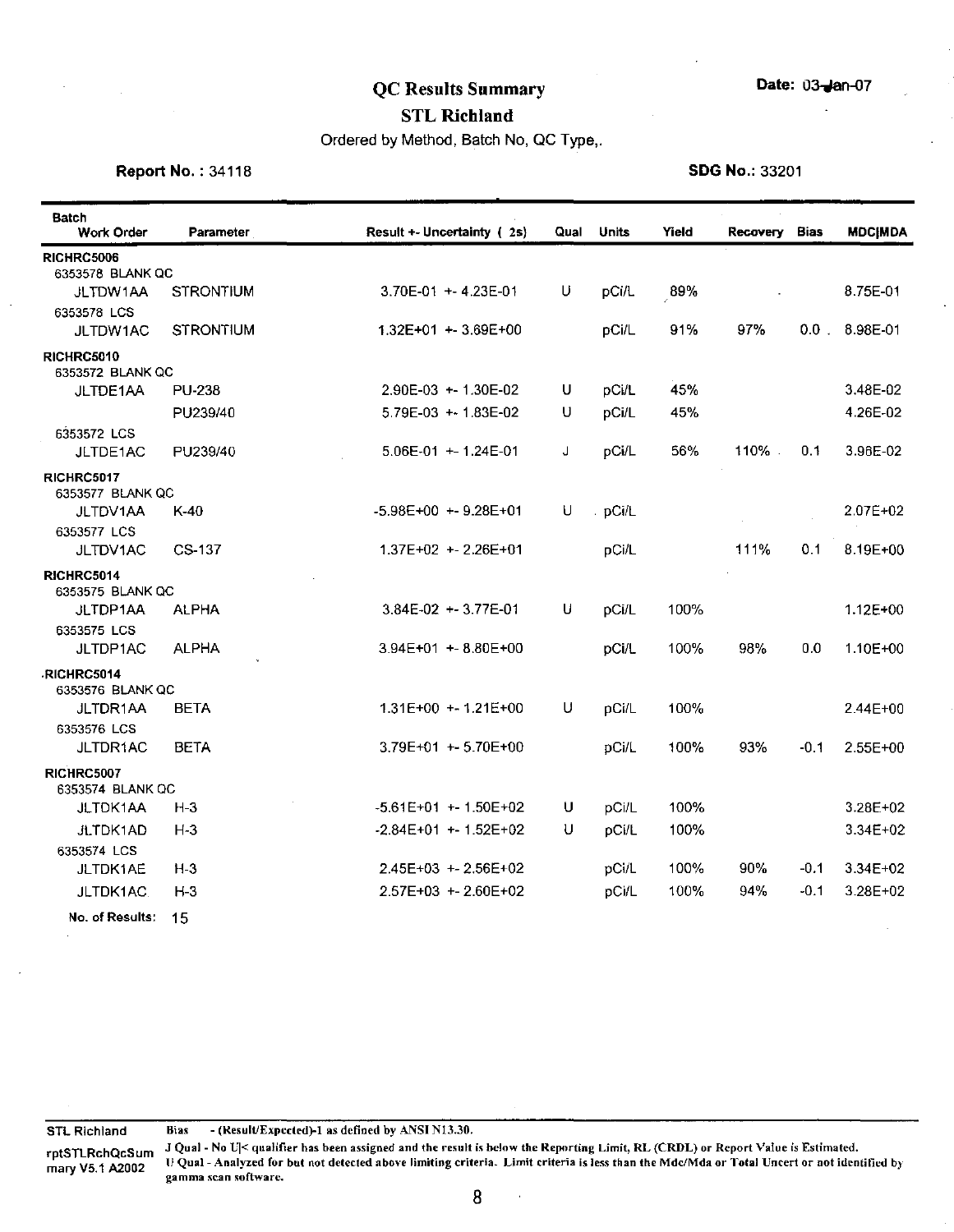SAMPLE RESULTS

|                                                      | Lab Name:<br><b>STL Richland</b> |                                                                                                                               |             |                       |                        | SDG:                                         | 33201    |                        | <b>Collection Date:</b>           | 11/23/2006 4:00:00 PM                                                                                                                                                                                                                                                                                                                                                                                                        |  |  |                     |
|------------------------------------------------------|----------------------------------|-------------------------------------------------------------------------------------------------------------------------------|-------------|-----------------------|------------------------|----------------------------------------------|----------|------------------------|-----------------------------------|------------------------------------------------------------------------------------------------------------------------------------------------------------------------------------------------------------------------------------------------------------------------------------------------------------------------------------------------------------------------------------------------------------------------------|--|--|---------------------|
|                                                      |                                  | Lot-Sample No.:<br>J6L060236-1                                                                                                |             |                       |                        | <b>Report No:</b>                            | 34118    |                        |                                   | <b>Received Date:</b>                                                                                                                                                                                                                                                                                                                                                                                                        |  |  |                     |
|                                                      |                                  | Client Sample ID: SSFL-offsite (4cont)                                                                                        |             |                       |                        | COC No.:                                     |          |                        |                                   | 12/6/2006 10:00:00 AM<br>Matrix:<br><b>WATER</b><br>Ordered by Client Sample ID, Batch No.<br><b>Total Sa</b><br>Aliquot<br>Analysis,<br>Size<br><b>Size</b><br>Prep Date<br>12/27/06 07:58 p<br>1.0005<br>L<br>12/27/06 07:58 p<br>1.0005<br>L<br>12/29/06 07:15 a<br>0.005<br>L<br>12/27/06 12:59 p<br>0.08<br>L<br>12/27/06 11:54 a<br>0.1063<br>L.<br>12/26/06 10:04 a<br>1.0057<br>L<br>12/22/06 06:16 p<br>1.0014<br>L |  |  |                     |
|                                                      |                                  |                                                                                                                               |             |                       |                        |                                              |          |                        |                                   |                                                                                                                                                                                                                                                                                                                                                                                                                              |  |  |                     |
|                                                      | Parameter                        | Result                                                                                                                        | <b>Qual</b> | Count<br>Error $(2s)$ | Total<br>Uncert $(2s)$ | $MDC   MDA$ , Rpt Unit,<br><b>Action Lev</b> | Lc       | Yield                  | Rst/MDC,<br>CRDL(RL) Rst/TotUcert |                                                                                                                                                                                                                                                                                                                                                                                                                              |  |  | Primary<br>Detector |
|                                                      | Batch: 6353572                   | RICHRC5010                                                                                                                    |             |                       | Work Order: JK9M71AG   |                                              |          | Report DB ID: 9JK9M710 |                                   |                                                                                                                                                                                                                                                                                                                                                                                                                              |  |  |                     |
|                                                      | <b>PU-238</b>                    | $-4.24E-03$ U                                                                                                                 |             | 2.2E-02               | 2.2E-02                | 7.13E-02 pCi/L                               |          | 32%                    | $-0.06$                           |                                                                                                                                                                                                                                                                                                                                                                                                                              |  |  | ALP37               |
|                                                      |                                  |                                                                                                                               |             |                       |                        |                                              | 2.42E-02 | 1.00E-01               | $-0.38$                           |                                                                                                                                                                                                                                                                                                                                                                                                                              |  |  |                     |
|                                                      | PU239/40                         | $4.24E-03$ U                                                                                                                  |             | 1.9E-02               | 1.9E-02                | 5.09E-02 pCi/L                               |          | 32%                    | 0.08                              |                                                                                                                                                                                                                                                                                                                                                                                                                              |  |  | ALP37               |
|                                                      |                                  |                                                                                                                               |             |                       |                        |                                              | 1.40E-02 | 1.00E-01               | 0.45                              |                                                                                                                                                                                                                                                                                                                                                                                                                              |  |  |                     |
| Work Order: JK9M71AD<br>Batch: 6353574<br>RICHRC5007 |                                  |                                                                                                                               |             |                       |                        |                                              |          | Report DB ID: 9JK9M710 |                                   |                                                                                                                                                                                                                                                                                                                                                                                                                              |  |  |                     |
|                                                      | $H-3$                            | $-1.09E + 02$ U                                                                                                               |             | $1.3E + 02$           | $1.5E + 02$            | 3.27E+02 pCi/L                               |          | 100%                   | $-0.33$                           |                                                                                                                                                                                                                                                                                                                                                                                                                              |  |  | LSC4                |
| $\circ$                                              |                                  |                                                                                                                               |             |                       |                        |                                              | 1.56E+02 | 5.00E+02               | $-(1.5)$                          |                                                                                                                                                                                                                                                                                                                                                                                                                              |  |  |                     |
|                                                      | Batch: 6353575                   | RICHRC5014                                                                                                                    |             |                       | Work Order: JK9M71AF   |                                              |          | Report DB ID: 9JK9M710 |                                   |                                                                                                                                                                                                                                                                                                                                                                                                                              |  |  |                     |
|                                                      | <b>ALPHA</b>                     | $1.47E + 00$ U                                                                                                                |             | $2.3E + 00$           | $2.3E+00$              | 4.80E+00 pCi/L                               |          | 100%                   | 0.31                              |                                                                                                                                                                                                                                                                                                                                                                                                                              |  |  | GPC10D              |
|                                                      |                                  |                                                                                                                               |             |                       |                        |                                              | 1.71E+00 | $3.00E + 00$           | (1.3)                             |                                                                                                                                                                                                                                                                                                                                                                                                                              |  |  |                     |
|                                                      | Batch: 6353576                   | RICHRC5014                                                                                                                    |             |                       | Work Order: JK9M71AA   |                                              |          | Report DB ID: 9JK9M710 |                                   |                                                                                                                                                                                                                                                                                                                                                                                                                              |  |  |                     |
|                                                      | <b>BETA</b>                      | 6.99E+00                                                                                                                      |             | 3.0E+00               | $3.1E + 00$            | 5.48E+00 pCi/L                               |          | 100%                   | (1.3)                             |                                                                                                                                                                                                                                                                                                                                                                                                                              |  |  | GPC27A              |
|                                                      |                                  |                                                                                                                               |             |                       |                        |                                              | 2.60E+00 | 4.00E+00               | (4.5)                             |                                                                                                                                                                                                                                                                                                                                                                                                                              |  |  |                     |
|                                                      | Batch: 6353577                   | RICHRC5017                                                                                                                    |             |                       | Work Order: JK9M71AE   |                                              |          | Report DB ID: 9JK9M710 |                                   |                                                                                                                                                                                                                                                                                                                                                                                                                              |  |  |                     |
|                                                      | K 40                             | $-5.64E+00$ U                                                                                                                 |             | $9.8E + 01$           | $9.8E + 01$            | 2.14E+02 pCi/L                               |          |                        | $-0.03$                           |                                                                                                                                                                                                                                                                                                                                                                                                                              |  |  | <b>GER6\$1</b>      |
|                                                      |                                  |                                                                                                                               |             |                       |                        |                                              | 1.08E+02 | 4.00E+02               | $-0.12$                           |                                                                                                                                                                                                                                                                                                                                                                                                                              |  |  | $\sim$              |
|                                                      | Batch: 6353578                   | RICHRC5006                                                                                                                    |             |                       | Work Order: JK9M71AC   |                                              |          | Report DB ID: 9JK9M710 |                                   |                                                                                                                                                                                                                                                                                                                                                                                                                              |  |  |                     |
|                                                      | <b>STRONTIUM</b>                 | $2.30E-01$ U                                                                                                                  |             | 4.5E-01               | 4.5E-01<br>19 F        | 1.01E+00 pCi/L                               |          | 69%                    | 0.23                              |                                                                                                                                                                                                                                                                                                                                                                                                                              |  |  | <b>GPC31B</b>       |
|                                                      |                                  |                                                                                                                               |             |                       |                        |                                              | 4.65E-01 | $5.00E + 00$           | (1)                               |                                                                                                                                                                                                                                                                                                                                                                                                                              |  |  |                     |
|                                                      | No. of Results: 7                | Comments:                                                                                                                     |             |                       |                        |                                              |          |                        |                                   |                                                                                                                                                                                                                                                                                                                                                                                                                              |  |  |                     |
| <b>STL Richland</b>                                  |                                  | LOugh, No Ulz austifier has been assigned and the result is below the Penerting Limit. DL (CPDL) or Penert Value is Fstimated |             |                       |                        |                                              |          |                        |                                   | MDC MDA,Lc - Detection, Decision Level based on instrument background or blank, adjusted by the sample Efficiency, Yield, and Volume.                                                                                                                                                                                                                                                                                        |  |  |                     |

rptSTLRchSample V5.1 A2002

J Qual - No UI< qualifier has been assigned and the result is below the Reporting Limit, RL (CRDL) or Report Value is Estimated.

U Qual -Analyzed for but not detected above limiting criteria. Limit criteria is less than the Mdc/Mda or Total Uncert or not Identified by gamma scan software.

FORM I Date: 03-Jan-07

..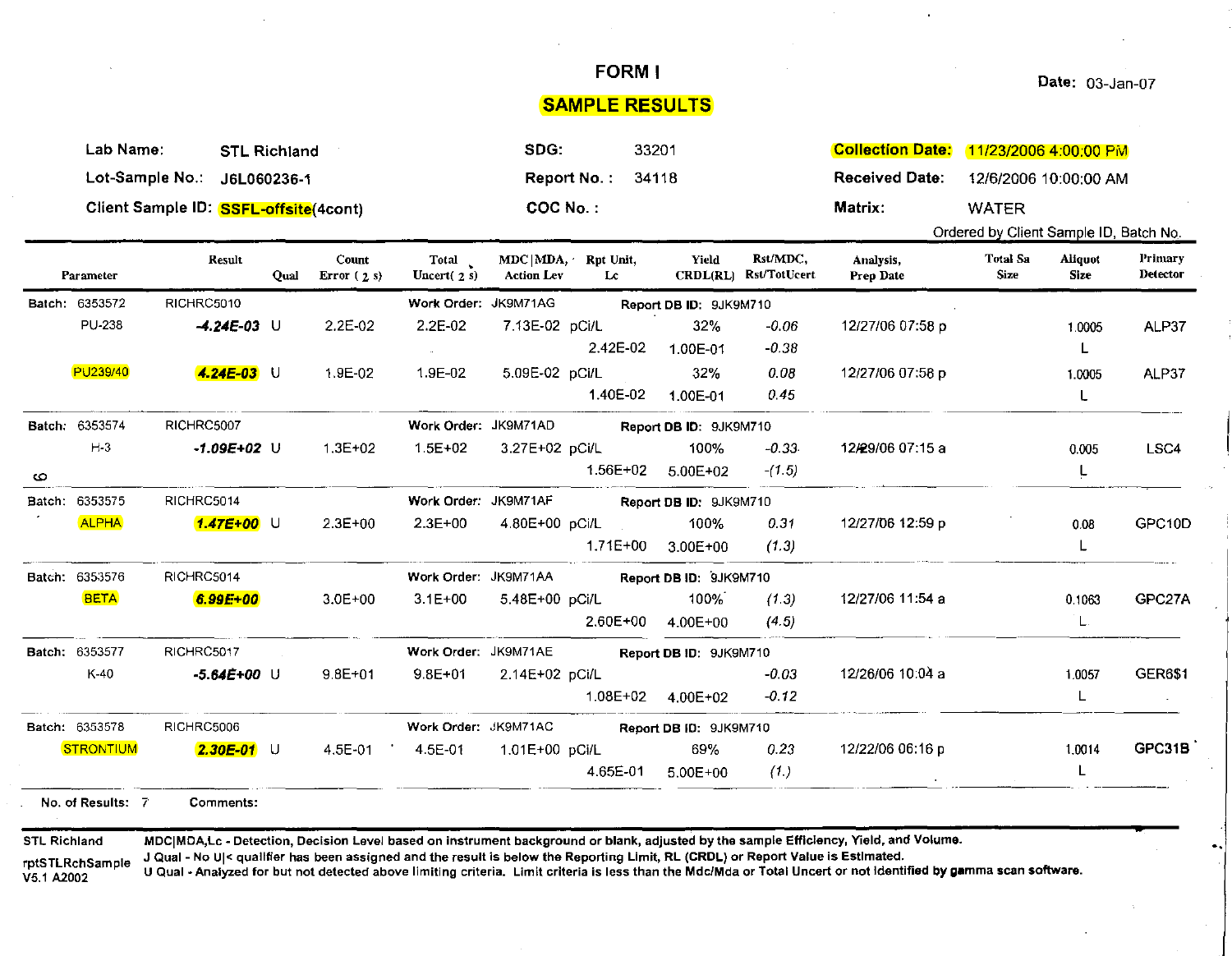#### Date: 03-Jan-07

## **DUPLICATE RESULTS**

| Lab Name:<br><b>STL Richland</b>          | SDG.<br>33201       | Collection Date: 11/23/2006 4:00:00 PM  |
|-------------------------------------------|---------------------|-----------------------------------------|
| Lot-Sample No.: J6L060236-1               | Report No.: $34118$ | Received Date:<br>12/6/2006 10:00:00 AM |
| Client Sample ID: SSFL-offsite(4cont) DUP | $COC$ $No.$ :       | Matrix:<br><b>WATER</b>                 |

| Parameter      | Result,<br><b>Orig Rst</b> | Oual         | Count<br>Error $(2 s)$ | Total<br>Uncert $(2s)$ | $MDC$ $MDA$ .<br><b>Action Lev</b> | Rpt Unit,<br><b>CRDL</b> | Yield                  | Rst/MDC,<br>Rst/TotUcert | Analysis,<br><b>Prep Date</b> | <b>Total Sa</b><br>Size | Aliquot<br>Size | Primary<br>Detector |
|----------------|----------------------------|--------------|------------------------|------------------------|------------------------------------|--------------------------|------------------------|--------------------------|-------------------------------|-------------------------|-----------------|---------------------|
| Batch: 6353574 | RICHRC5007                 |              |                        | Work Order: JK9M71AJ   |                                    |                          | Report DB ID: JK9M71JR |                          | Orig Sa DB ID: 9JK9M710       |                         |                 |                     |
| $H-3$          | $3.46E + 01$               | U            | $1.4E + 02$            | $1.5E + 02$            |                                    | 3.26E+02 pCi/L           | 100%                   | 0.11                     | 12/29/06 08:38 a              |                         | 0.005           | LSC4                |
|                | $-1.09E + 02$              | U            | <b>RER2 1.4</b>        |                        |                                    | $5.00E + 02$             |                        | 0.45                     |                               |                         |                 |                     |
| Batch: 6353575 | RICHRC5014                 |              |                        | Work Order: JK9M71AK   |                                    |                          | Report DB ID: JK9M71KR |                          | Orig Sa DB ID: 9JK9M710       |                         |                 |                     |
| <b>ALPHA</b>   | 6.88E-01                   | u            | $2.4E + 00$            | 2.4E+00                | 6.01E+00 pCi/L                     |                          | 100%                   | 0.11                     | 12/27/06 12:59 p              |                         | 0.0811          | GPC10C              |
|                | 1.47E+00                   | U            | <b>RER2 0.5</b>        |                        |                                    | $3.00E + 00$             |                        | 0.58                     |                               |                         |                 |                     |
| Badch: 6353576 | RICHRC5014                 |              |                        | Work Order: JK9M71AL   |                                    | Report DB ID: JK9M71LR   |                        |                          | Orig Sa DB ID:                |                         |                 |                     |
| <b>BETA</b>    | 4.72E+00                   | -U           | $2.8E + 00$            | $2.9E + 00$            | 5.43E+00 pCi/L                     |                          | 100%                   | 0.87                     | 12/27/06 11:54 a              |                         | 0.1084          | GPC <sub>27B</sub>  |
|                |                            |              | RER <sub>2</sub>       |                        |                                    | $4.00E + 00$             |                        | (3.3)                    |                               |                         |                 |                     |
| Batch: 6353577 | RICHRC5017                 |              |                        | Work Order: JK9M71AM   |                                    |                          | Report DB ID: JK9M71MR |                          | Orig Sa DB ID: 9JK9M710       |                         |                 |                     |
| K-40           | $-6.20E + 01$              | $\mathbf{U}$ | $9.0E + 01$            | $9.0E + 01$            | 1.94E+02 pCi/L                     |                          |                        | $-0.32$                  | 12/26/06 11:57 a              |                         | 1.0057          | <b>GER7\$1</b>      |
|                | $-5.64E + 00$              | U            | <b>RER2 0.8</b>        |                        |                                    | 4.00E+02                 |                        | $-(1.4)$                 |                               |                         | L               |                     |

**No. of Results:** 4 **Commen\s:** 

STL Richland **RER2 - Replicate Error Ratio= (S-D)/(sqrt(sq(TPUs)+sq(TPUd))J as defined by ICPT BOA.** 

**rptSTLRchDupV5.1 MDCiMDA,Lc - Detection, Decision Level based on instrument background or blank, adjusted by the :sample Efficiency, Yield, and Volume.** 

A2002 U Qual - Analyzed for but not detected above limiting criteria. Limit criteria is less than the Mdc/Mda or Total Uncert or not identified by gamma scan software.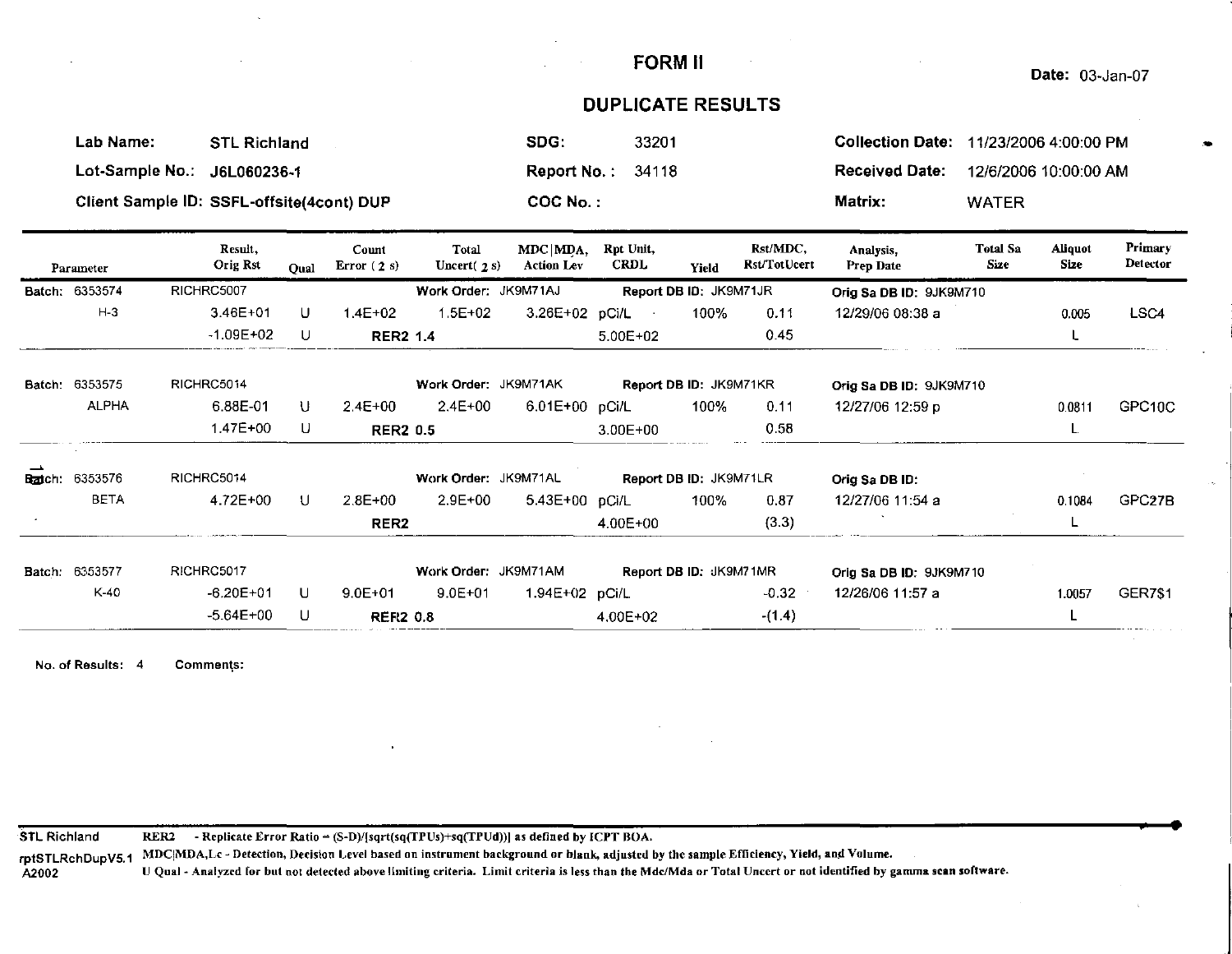## Date: 03-Jan-07

## **BLANK RESULTS**

Lab Name: STL Richland Same Superior (Section 1999) and SDG: SDG: S3201

| Parameter          | Result        | Oual | Count<br>Error $(2s)$ | Total<br>Uncert $(2s)$ | MDC MDA<br>$\sim$ $\sim$ $\sim$ $\sim$ $\sim$ $\sim$ $\sim$ | Rpt Unit,<br>CRDL                           | <b>Yield</b>                  | Rst/MDC<br>Rst/TotUcert | Analysis,<br>Prep Date | Total Sa<br>Size | <b>Aliquot</b><br><b>Size</b> | Primary<br>Detector |
|--------------------|---------------|------|-----------------------|------------------------|-------------------------------------------------------------|---------------------------------------------|-------------------------------|-------------------------|------------------------|------------------|-------------------------------|---------------------|
| Batch: 6353572     | RICHRC5010    |      |                       |                        |                                                             | Work Order: JLTDE1AA Report DB ID: JLTDE1AB |                               |                         |                        |                  |                               |                     |
| <b>PU-238</b>      | 2.90E-03      | U    | $1.3E-02$             | 1.3E-02                |                                                             | 3.48E-02 pCi/L                              | 45%                           | 0.08                    | 12/27/06 07:58 p       |                  | 1.0027                        | <b>ALP39</b>        |
|                    |               |      |                       |                        |                                                             | 9.53E-03  1.00E+00                          |                               | 0.45                    |                        |                  | L.                            |                     |
| PU239/40           | 5.79E-03 U    |      | 1.8E-02               | 1.8E-02                |                                                             | 4.26E-02 pCi/L 45%                          |                               | 0.14                    | 12/27/06 07:58 p       |                  | 1.0027                        | <b>ALP39</b>        |
|                    |               |      |                       |                        |                                                             | 1.35E-02 1.00E+00                           |                               | 0.63                    |                        |                  |                               |                     |
| Batch: 6353574     | RICHRC5007    |      |                       |                        |                                                             | Work Order: JLTDK1AA Report DB ID: JLTDK1AB |                               |                         |                        |                  |                               |                     |
| $H-3$              | $-5.61E+01$ U |      | $1.3E + 02$           | $1.5E + 02$            |                                                             | 3.28E+02 pCi/L 100%                         |                               | $-0.17$                 | 12/29/06 01:44 a       |                  | 0.005                         | LSC4                |
|                    |               |      |                       |                        |                                                             | 1.57E+02 5.00E+02                           |                               | $-0.75$                 |                        |                  | L                             |                     |
| Batch: 6353574     | RICHRC5007    |      |                       |                        |                                                             | Work Order: JLTDK1AD Report DB ID: JLTDK1DX |                               |                         |                        |                  |                               |                     |
| $H-3$              | -2.84E+01 U   |      | 1.3E+02               | 1.5E+02                |                                                             | 3.34E+02 pCi/L                              | 100%                          | $-0.09$                 | 12/29/06 04:29 a       |                  | 0.005                         | LSC4                |
|                    |               |      |                       |                        |                                                             | $1.60E+02$ 5.00E+02                         |                               | $-0.37$                 |                        |                  | L.                            |                     |
| Batch: 6353577     | RICHRC5017    |      |                       |                        |                                                             | Work Order: JLTDV1AA Report DB ID: JLTDV1AB |                               |                         |                        |                  |                               |                     |
| $\sim$ $\sim$ K-40 | $-5.98E+00$ U |      | $9.3E+01$             | $9.3E+01$              | 2.07E+02 pCi/L                                              |                                             |                               | $-0.03$                 | 12/26/06 10:04 a       |                  | 1.0049                        | <b>GER7\$1</b>      |
| <b>Contract</b>    |               |      |                       |                        |                                                             | 1.04E+02 4.00E+02                           |                               | $-0.13$                 |                        |                  |                               |                     |
| Batch: 6353575     | RICHRC5014    |      |                       |                        |                                                             | Work Order: JLTDP1AA Report DB ID: JLTDP1AB |                               |                         |                        |                  |                               |                     |
| <b>ALPHA</b>       | $3.84E-02$ U  |      | $3.8E - 01$           |                        |                                                             | 3.8E-01  1.12E+00    pCi/L   100%           |                               | 0.03                    | 12/27/06 12:59 p       |                  | 0.2028                        | GPC <sub>10B</sub>  |
|                    |               |      |                       |                        |                                                             | 3.88E-01 3.00E+00                           |                               | 0.2                     |                        |                  |                               |                     |
| Batch: 6353576     | RICHRC5014    |      |                       |                        |                                                             | Work Order: JLTDR1AA Report DB ID: JLTDR1AB |                               |                         |                        |                  |                               |                     |
| <b>BETA</b>        | 1.31E+00 U    |      | $1.2E + 00$           | $1.2E + 00$            |                                                             | 2.44E+00 pCi/L 100%                         |                               | 0.54                    | 12/27/06 11:54 a       |                  | 0.2021                        | GPC27C              |
|                    |               |      |                       |                        |                                                             | 1.15E+00  4.00E+00                          |                               | (2.2)                   |                        |                  | L.                            |                     |
| Batch: 6353578     | RICHRC5006    |      |                       | Work Order: JLTDW1AA   |                                                             |                                             | <b>Report DB ID: JLTDW1AB</b> |                         |                        |                  |                               |                     |

**STL Richland** 

**MDCIMDA,Lc** ~Detection, **Decision Level based on instrument background or blank, adjusted by the sample Efficiency, Yield, and Volume.** 

**rptSTLRchBlank U Qual - Analyzed for but not detected above limiting criteria. Limit criteria is less than the MdcJMda or Total Uncert or not identified by gamma scan software.** 

VS.1 A2002

Matrix: WATER **Report No.: 34118**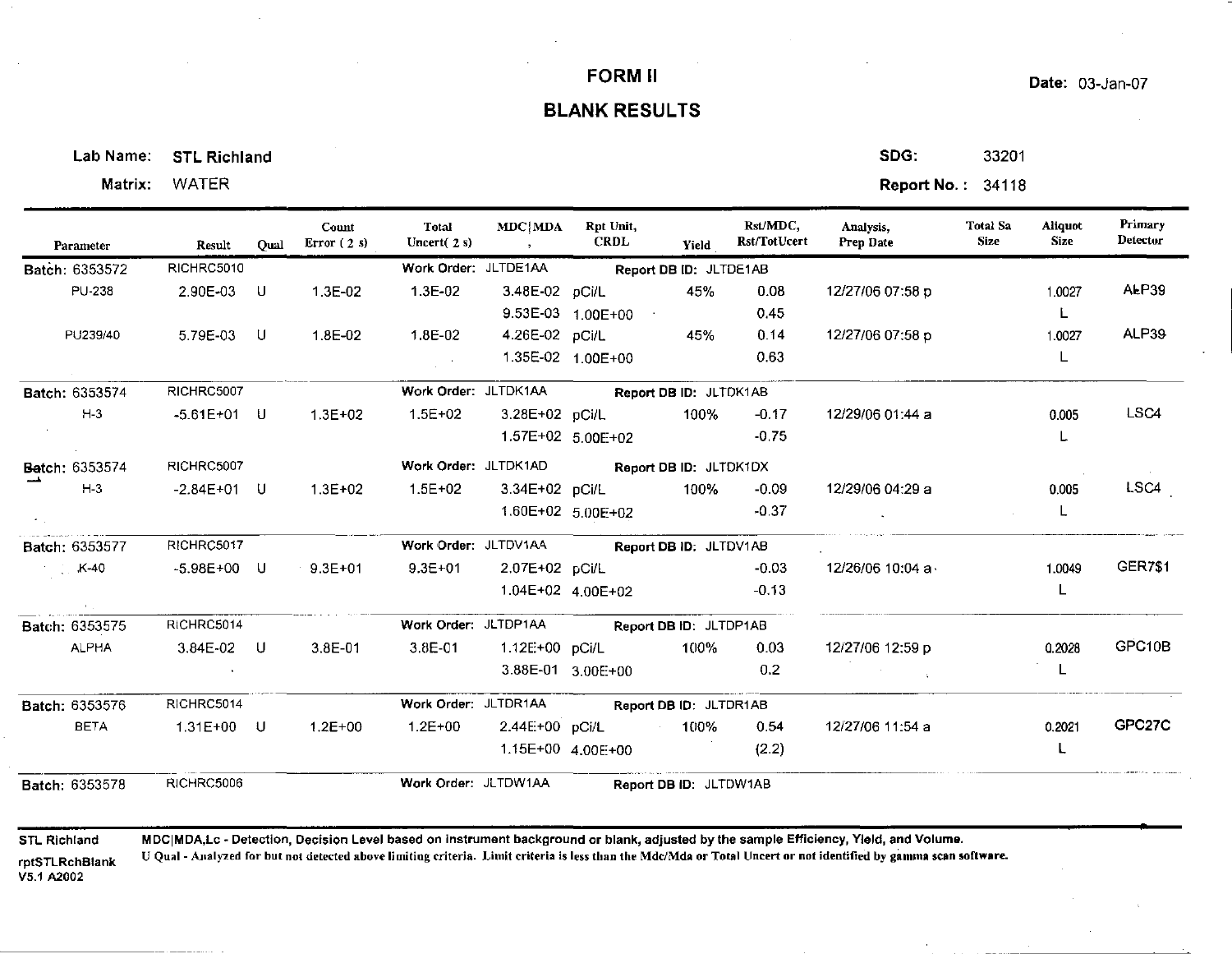## Date: 03-Jan-07

## BLANK RESULTS

Lab Name: STL Richland

Matrix: WATER

SDG: 33201

Report No.: 34118

| Parameter                   | Result   | Oual | Count<br>Error $(2s)$ | Total<br>Uncert $(2s)$ | MDC MDA              | Rpt Unit,<br>CRDL     | Yield | Rst/MDC.<br>Rst/TotUcert | Analysis.<br><b>Prep Date</b> | Total Sa<br>Size | Aliquot<br>Size | Primary<br>Detector |
|-----------------------------|----------|------|-----------------------|------------------------|----------------------|-----------------------|-------|--------------------------|-------------------------------|------------------|-----------------|---------------------|
| <b>STRONTIUM</b><br>_______ | 3.70E-01 |      | 4.1E-01               | $4.2E - 01$            | 8.75E-01<br>4.05E-01 | pCi/L<br>$5.00E + 00$ | 89%   | 0.42<br>(1.8)            | 12/22/06 06:16 p              |                  | 0.9999          | GPC31C              |

No. of Results: 8 Comments:

STL Richland rptSTLRchBlank VS.1 A2002

MDCIMDA,Lc - Detection, Decision Level based on instrument background or blank, adjusted by the sample Efficiency, Yield, and Volume. U Qual - Analyzed for but not detected above limiting criteria. Limit criteria is less than the Mdc/Mda or Total Uncert or not identified by gamma scan software.